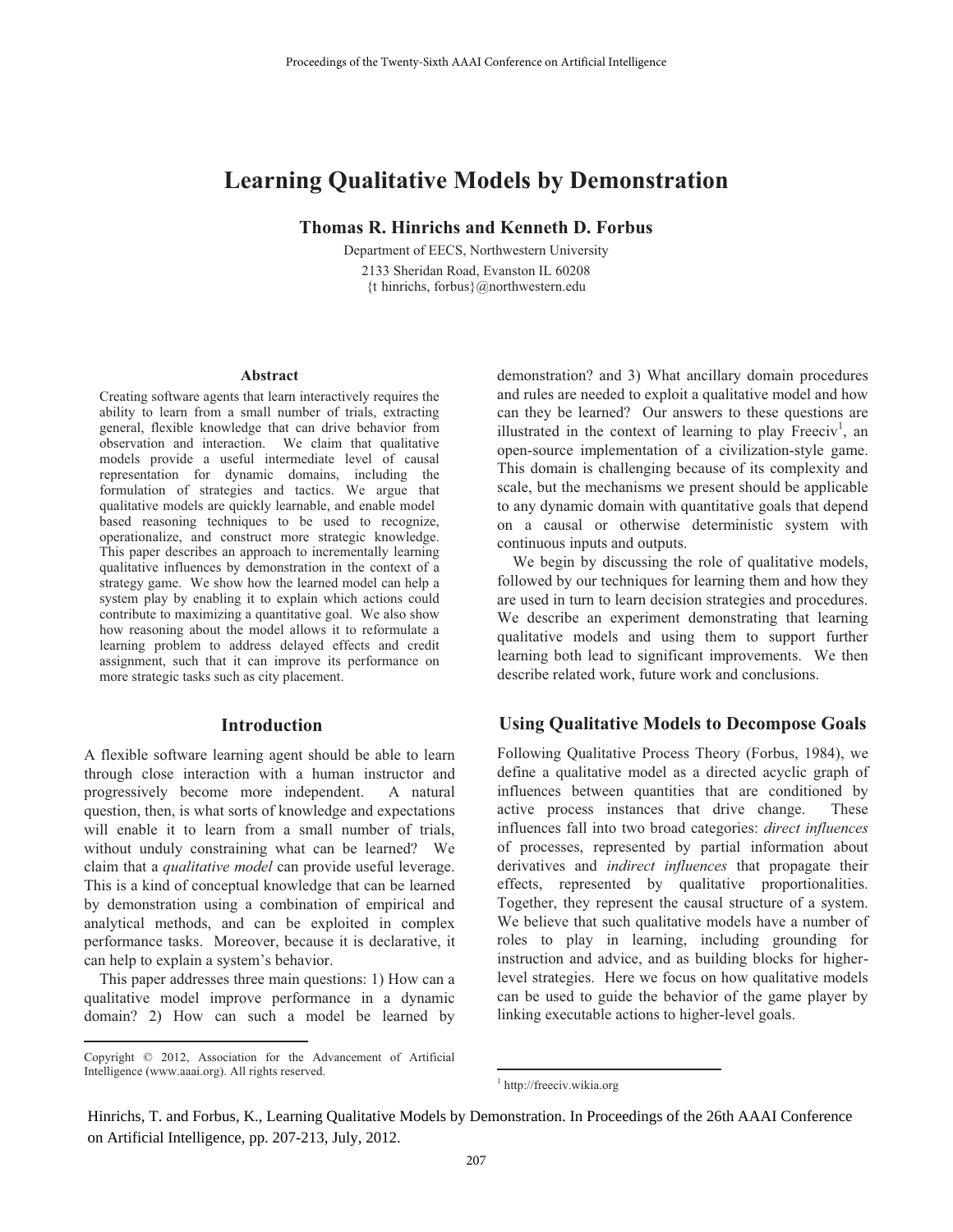Specifically, by representing the game's performance goal in terms of maximizing or minimizing a quantity, the player can search back through the graph of qualitative influences to make informed decisions about executable actions. Although these decisions may not be optimal, they provide an initial plan which can be debugged and improved. Our primary role for qualitative models, then, is *decomposing* goals into sub-goals.

Of course, regressing to primitive actions is not enough, as they may not be currently legal. In this case, the player must perform still more planning to regress back over the preconditions until a legal action is found. We frame this as a heuristic decision problem of selecting the most direct plan among alternatives. To do this cheaply, we use planning graph heuristics to find the shortest plausible chain from legal action to goal action (Bryce and Kambhampati, 2007).

#### **Qualitative Models in Freeciv**

We are exploring the role of qualitative models in the context of learning to play Freeciv (see Figure 1). Freeciv is a good testbed for learning because it embodies complex dynamics, it is sufficiently complex to support sophisticated strategies, and it enables experiments with variable autonomy - the simulation itself provides feedback and built-in bots can be configured to serve as opponents.

A significant aspect of Freeciv is managing the growth of cities. Ultimately, all wealth is produced by working the tiles within city boundaries. Each worked tile produces some amount of food points, production points, and trade points, depending on the terrain and resources present in that location, such as wheat, fish, or iron. This income is then applied to feed the citizens, build and maintain infrastructure and units, and fill the treasury. The exact relationships can be quite complex, factoring in, e.g., corruption, pollution, government types, and civil unrest.



**Figure 1: Freeciv city, terrain and resources** 

A qualitative representation of these relationships captures the influences between quantities as *direct,* e.g., the surplus food per turn directly influences the amount of food in the city's granary or *indirect*, e.g., the food surplus is qualitatively proportional to the food produced there, i.e., it monotonically increases with it, all else being equal. A further complication of this domain is that new entities, such as cities and units, are created dynamically.

# **Learning Qualitative Models**

The target representation for the learned qualitative model is type-level influence statements, rather than propositional influences. For example, instead of learning that the food produced in Boston influences the surplus food in Boston, that statement is lifted to a higher-level statement that the food produced in any city influences the surplus in that same city, e.g.,

(qprop+TypeType (MeasurableQuantityFn cityFoodSurplus) (MeasurableQuantityFn cityfoodProduction) freeCiv City freeCiv City equals)

The first two arguments are the quantity types related, the  $3<sup>rd</sup>$  and  $4<sup>th</sup>$  arguments are the types of entities for which a qualitative proporitionality between their quantities holds, given that the relationship in the  $5<sup>th</sup>$  argument holds between them. In general, the entities need not be the same and the lifting process must search for a binary relation that uniquely relates the entities. Lifting to the type level like this can be viewed as migrating knowledge from episodic memory to semantic memory. It also affords a kind of higher-order qualitative reasoning that scales better, is more easily matched and is likely to be better suited for natural language understanding than propositional representations or traditional logically quantified formulae.

Initially, the learning agent (Forbus et al 2009) starts out with no qualitative model or plans for playing the game, but it does possess a small initial endowment of knowledge about the game in order to recognize possible event triggers, quantity types, and mutually exclusive properties. Specifically, there are representations of:

- 1) Game types, such as units, cities and technologies,
- 2) Primitive action types, consisting of preconditions and effect statements,
- 3) The set of asynchronous game event types, such as UnitBuiltEvent or TechLearnedEvent, and
- 4) The set of primitive quantity types that may be queried for values, including their units.

These are all formally represented in our knowledge base, using Cyc-style microtheories to contextualize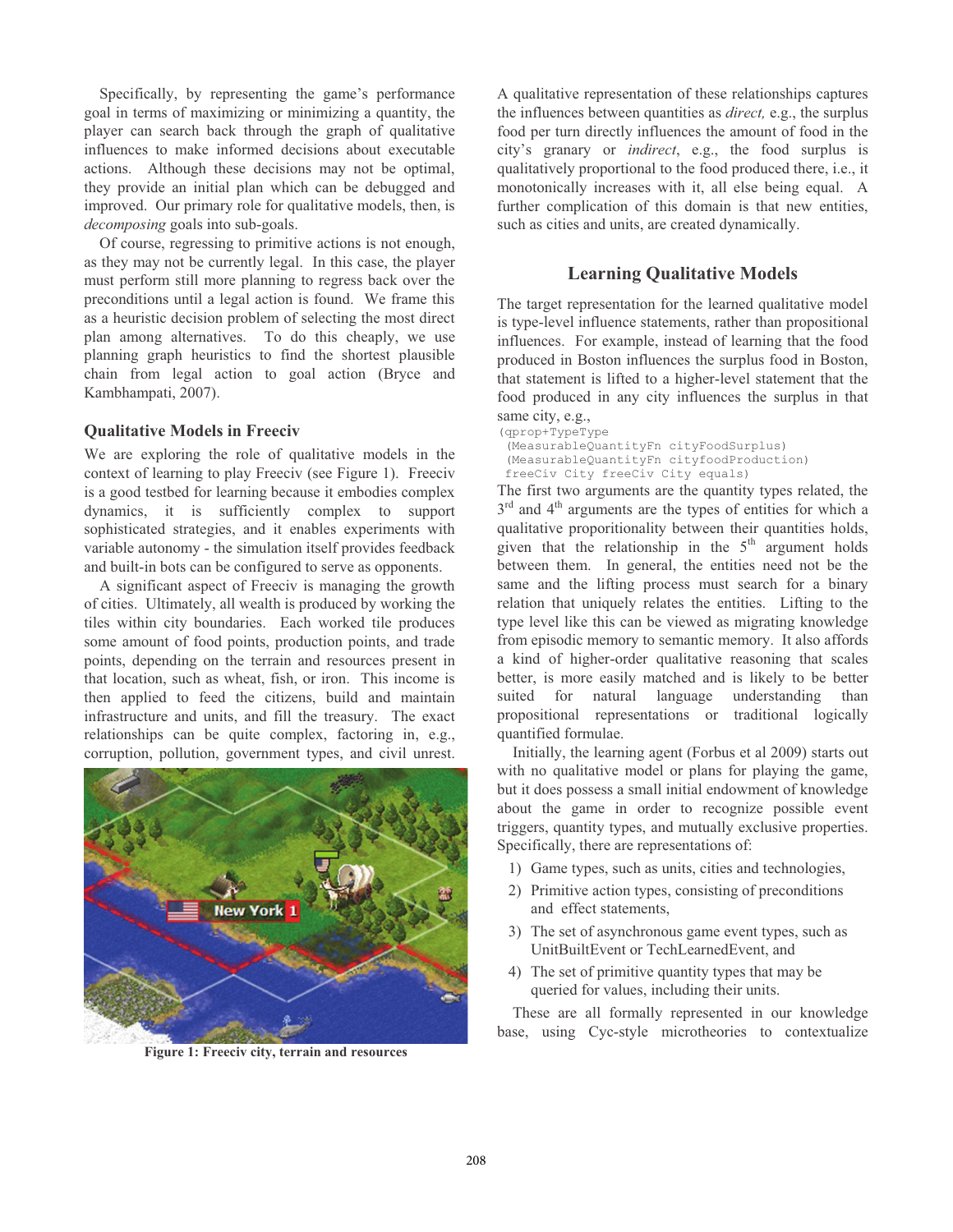knowledge<sup>2</sup>. . We exploit microtheory inheritance to efficiently retrieve domain-specific quantity types and relationships between game entities.

In addition to these representations, we rely on two kinds of spatial reasoning, due to the spatial nature of the game. Path planning is assumed, as is spatial *scanning*, implemented as a predicate which scans outwards from a starting point for locations matching a given condition.

As the teacher demonstrates the game, the learning agent monitors the communications between the game server and the GUI client. It tries to explain several different aspects of events: 1) the user's motivation in taking an action, 2) the causes behind game events, 3) quantity changes that happen due to actions within a turn, and 4) quantity changes that occur over time across turns. By seeking to explain these events in terms of qualitative influences and processes, it creates defeasible hypotheses that, taken together, comprise a qualitative model.

## **Learning Qualitative Influences**

Just like a scientist, the learning agent makes the most general hypothesis it can to explain an observation and then rejects it later if it is found to be incorrect. We use cases to extract, from the rich perceptual information available in the game state, a concise record consisting of relevant facts to be used in particular learning tasks. For example, it records the type-level influence hypotheses in *influence cases*, along with the propositional observations that support them. These cases serve two functions: they enable the agent to rapidly detect counter-examples to a proposed hypothesis and they enable it to detect trends over time. The learning process can be described in terms of the events, conditions and preferences for proposing hypotheses and the conditions for retracting them.

Two kinds of events drive influence learning: changes to quantities that are detected at the beginning of a turn and changes to quantities within a turn. In Freeciv, multiple actions can take place within a turn, such as moving different units and setting parameters of cities. The effects of these actions are treated as instantaneous, or *synchronic*. Other changes are expressed across turns, such as growth of a city or accumulation of gold in the treasury. These *diachronic* changes are interpreted as the result of processes occurring over time. Qualitative Process Theory (Forbus, 1984) requires that diachronic changes must ultimately be caused by processes, via a direct influence.

The existence of synchronic changes breaks this assumption, since such changes are ultimately driven by discrete actions. This makes finding indirect influences somewhat more subtle. Because we know whether a change was instantaneous or not, we know whether we are

looking for a process rate or an action. The challenge for inducing indirect influences is to infer the causal direction. We know intuitively that by placing a worker on a tile, we change the food produced there, which contributes to the food production in the city, which determines the food surplus in that city. Yet, given just a set of numbers, it's much harder for the software to figure out what causes what.

Thus the first step in inducing indirect influences is to determine the quantities at the fringe of the network - the *exogenous quantities* that are determined by the actions rather than influenced by other quantities. We do this in two ways. First, if the arguments to an action directly specify a quantity, such as setting the tax rates, this must be an exogenous quantity, and we label it as such. The second way is if the action introduces (or eliminates) a binary relation that mentions a constant quantity whose magnitude equals the amount of change of some other quantity. For example, if an action assigns a worker to a terrain tile, this adds a binary relationship *cityWorkingTileAt,* that can be interpreted as switching in the contribution of the tile production (a constant) to the city production (a fluent). Being constant, such exogenous quantities cannot be influenced by other quantities.

Next, synchronic changes are compared pairwise to propose hypotheses. For changes to non-exogenous quantities, it searches for likely candidates for influencers, preferring quantities whose change had the same magnitude, with the same units, on the same entity, but progressively relaxing these preferences until a unique influencer can be found. Quantities pertaining to different entities must be related through an explicit binary relationship between their entities in order to lift the influence to the type level. Hypothesized influences that are violated in prior cases or violate the constraints of QP Theory (e.g. no quantity can be directly and indirectly influenced simultaneously) are filtered out. The remaining hypotheses are written out to the KB in an influence case in such a way that they can be rapidly queried for counterexamples. Cases are represented as microtheories in an inheritance lattice and are further partitioned into direct influence cases and indirect influence cases. Efficient microtheory inheritance thus allows it to be quickly determined whether a quantity type has a prior direct or indirect influence hypothesis.

Our influence induction mechanism tends to overgenerate. Because this is an on-line algorithm, any coincidence starts out as a potential influence and must be pruned later if counterexamples arise. The most common case is influences with ambiguous causal direction. When two quantities change in lockstep, which causes the other?

<sup>&</sup>lt;sup>2</sup> The contents of our knowledge base are mostly derived from ResearchCyc, with our own extensions and reasoning engine.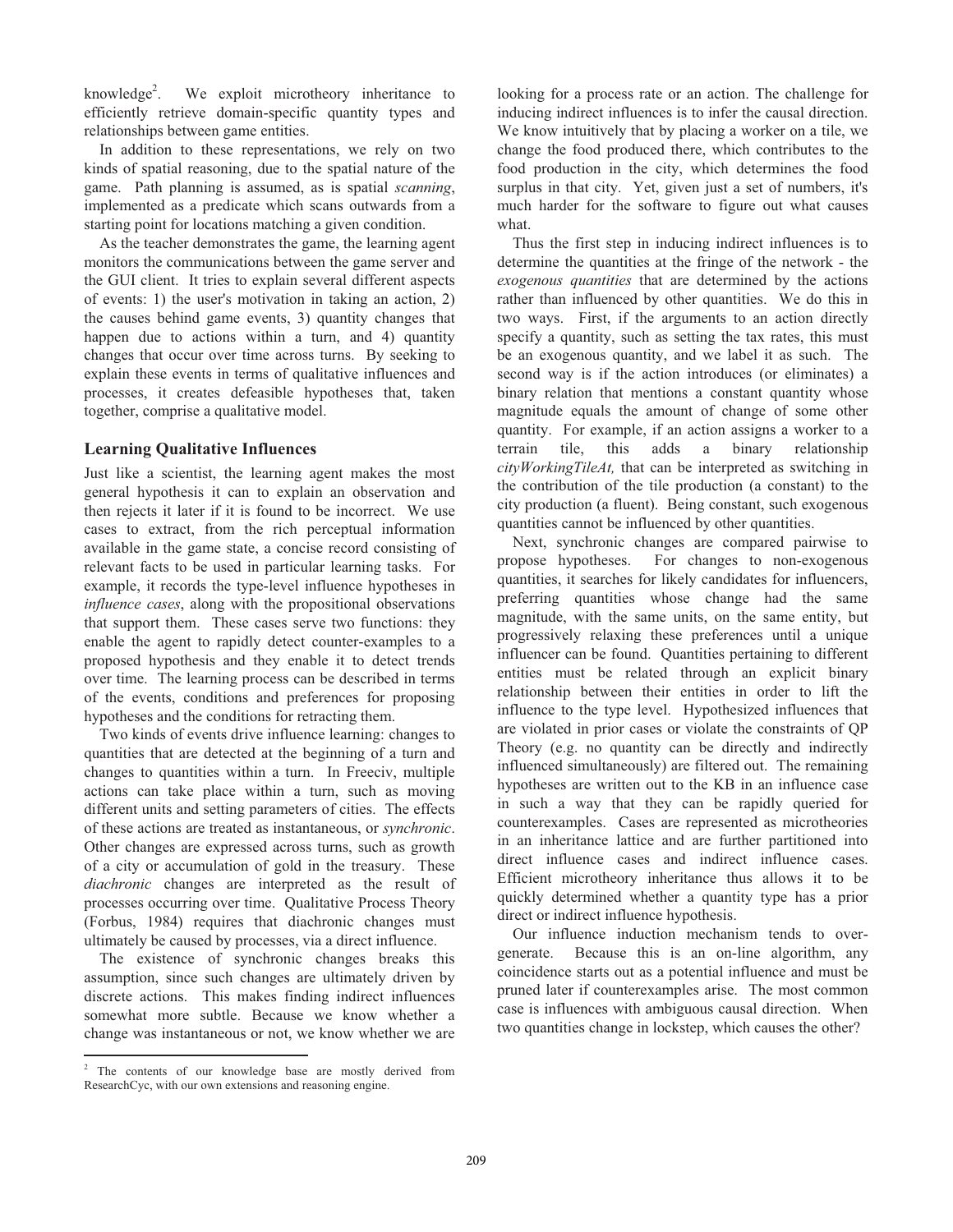One kind of counter-example that prunes hypotheses is when a purported independent quantity changes but the corresponding dependent quantity does not. Although this can conceivably happen if there are multiple influencers that exactly cancel each other out, it is vastly more likely that the influence is simply wrong.

Learning direct influences is a bit simpler and less prone to error, because there tend to be fewer of them, and by assuming only a single direct influence on a quantity (its rate of change) the magnitude of that rate can be constrained to equal the magnitude of the change of the dependent quantity. Here, instead of examining pairwise changes, it looks for potential direct influencers whose value corresponds to the change magnitude. It still overgenerates hypotheses, and prunes using a *3-strikes* heuristic: if a hypothesized influence is violated three times in a row, retract it. Why not immediately? As it turns out, there are sometimes exceptions, i.e., local discontinuities that arise from processes reaching a limit point. So, for example, when a city produces a settler, its normal growth is interrupted and the size of the city drops by one. Since this coincides with an event, we treat it as an exception, rather than an erroneous hypothesis. If it were to happen consistently, though, the influence would be rejected.

Another subtlety of learning direct influences is that some quantities grow as step functions, increasing by one only after many turns, such as citySize. Here, the learner must interpolate a fractional growth rate over many turns and look for possible influencers that are fractional or a percentage. City growth rate is represented as a percentage per turn, so it discovers this influence only after failing to detect a simpler relation.

Figure 2 shows a portion of the learned qualitative model for Freeciv after approximately 10 turns.

#### **Learning Decisions and Procedures**

To effectively exploit a qualitative model, an agent must also acquire additional procedural knowledge, such as rules to determine when to make certain decisions, plans for achieving preconditions of primitive actions, and policies for choosing among alternatives. These can all be learned via demonstration and a small amount of user interaction.

We divide domain activity into *decision tasks* and *action plans*. Conceptually, we think of decision tasks as selecting one of *N* mutually exclusive alternatives, whereas action plans are sequences of primitive actions that achieve states in order to enable other actions or influence quantities. This ontological distinction has implications for both planning and learning. By itself, a decision consumes no resources in the world, but instead may initiate a process that consumes resources over time, such as deciding what to research or build. Because decisions



**Figure 2: A portion of the learned qualitative model** 

persist over time, it is important to learn when to make and revise different types of decisions, such as choosing what a city should build when it is first founded, or whenever it finishes building something. Event triggers like these lead to a forward-driven control strategy for decisions.

Actions, on the other hand, are more backwards-driven and may have preconditions whose attainment is arbitrarily difficult to achieve. For example, consider chess, where the entire game consists of achieving the preconditions of capturing the opponent's king. Acquiring plans to achieve action preconditions is a part of the learning process since playing a game entails more than just directly manipulating quantities or initiating processes.

As the learner watches an instructor play, it makes an informed guess about whether a game action is a decision task, based on whether it sets a functional property of an entity. It asks for confirmation, since this isn't a guaranteed discriminator. For example, although moving a unit sets its location, we don't necessarily think of movement as choosing alternative locations: Units move in order to enable some other action.

#### **Learning procedures**

Whereas decision tasks are for the most part directly available at any time, actions may have preconditions that must be achieved in order to make them legal. Part of learning by demonstration is learning procedures for making an action legal. These procedures are encoded as methods in a hierarchical task network (HTN).

For example, in Freeciv, the instructor may demonstrate the founding of a city. This increases the population of the civilization by incrementing the number of cities, so given a performance goal to maximize the population, this is interpreted as a good thing to do. Yet the learner must generalize from the training example exactly how to enable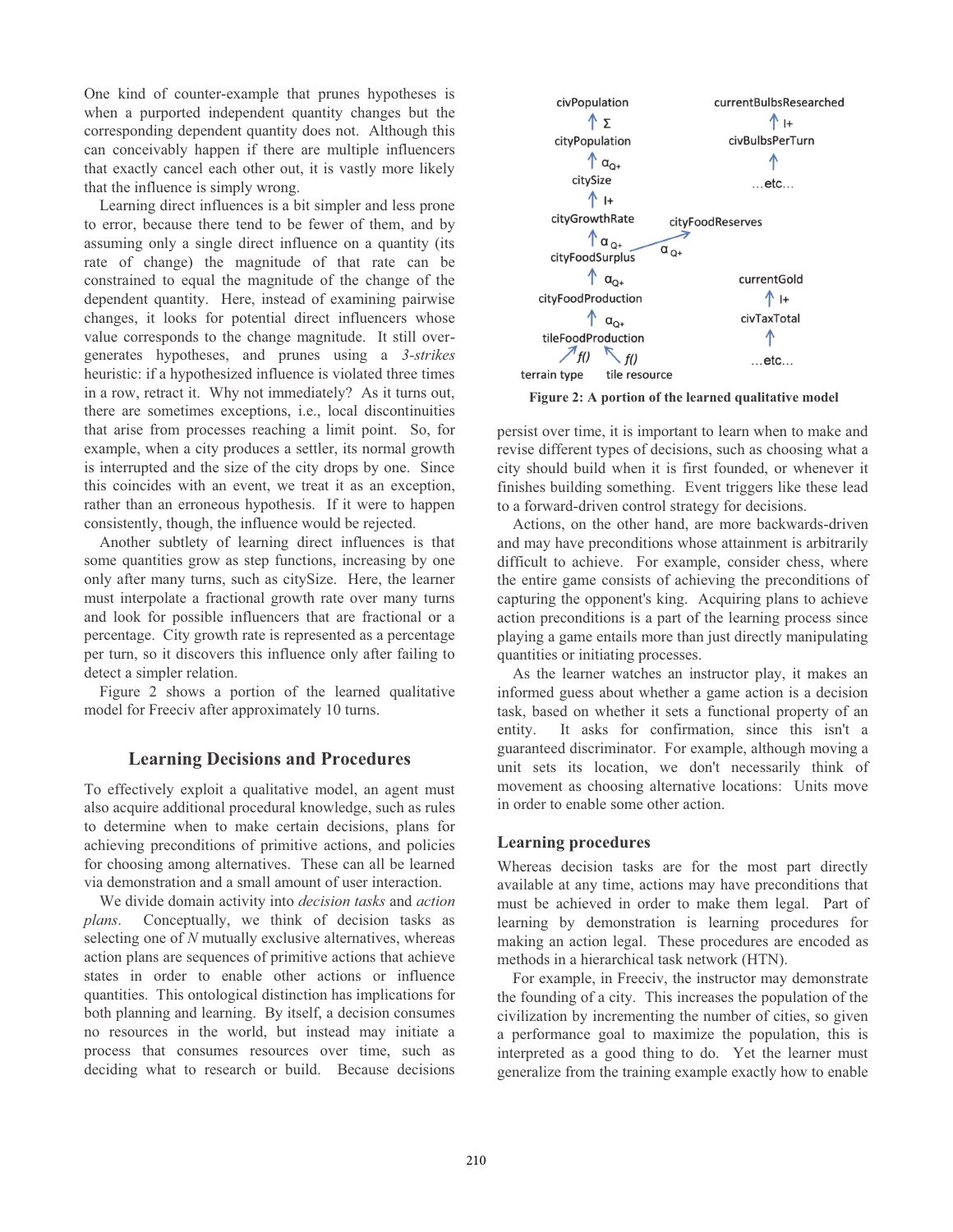that action. The primitive action takes a unit and a proposed city name as arguments, and the precondition tests the location of the unit to ensure that the city will be built on dry land, but not too close to other cities. However, the location is not a direct argument to the action, but is merely referenced inside some of the conjuncts of the precondition. Although this is a critical independent variable, it is implicit in the execution trace.

To construct a plan to achieve the preconditions of building a city the learner exploits prior hypothesized goals plus the declarative precondition of the action to extract a filter condition on locations that can be applied to a general purpose scanning routine. It creates a plan to achieve the preconditions for building a city by scanning for a legal location, then sending a unit off to that location. This is a combination of retroactively identifying what the user did and inferring the criteria for choosing a location.

Specifically, the learner attempts to explain the motivation behind the teacher's actions. If the action is a step in a known plan, the goal that plan would achieve is recorded as one possible goal for the agent. Later, when trying to extract a precondition plan from the execution trace, it searches these hypothesized goals to see if they match conjuncts of the current actions' precondition. So for example, when a unit is moved, movement serves the (only) built-in plan of going somewhere, which serves the goal of being somewhere. When the build city command is detected, part of its precondition is for the unit to be in a particular location. The conjuncts of the precondition that mention the variable location are extracted into a filter rule that can be passed into a general scanning routine that can be used to find a legal binding for the hidden location variable.

## **Learning quantitative relations**

The mechanism above stops as soon as it finds a legal location to build a city. However, learning *good* locations is a critical part of playing well. Consequently, as soon as a legal procedure is constructed, it posts a learning goal to discover better locations that improve global performance. It seeks to learn an evaluation function that maps a location to a prediction of the goodness of that location, based on whatever turns out to be the dependent variable. The challenge in learning this function is not so much learning the prediction, but rather, determining what the independent and dependent variables are so that it can then learn the function.

There are three subtasks in this process: identifying the independent variable, identifying the dependent variable, and incrementally inducing the function. These subtasks are supported by some additional bookkeeping in the form of an *action case* pertaining to the primitive action type under consideration. Action cases are a subset of indirect

influence cases that are indexed by their primitive action type. The representations of the observed added and deleted statements in these cases help to identify the independent and dependent variables.

#### **Identifying the independent variable**

The challenge with identifying the independent variable is that it is implicit in the observable action. When the teacher sends a doBuildCity command for a particular unit to build a city with a particular name, the independent variable isn't the city, but the location of the city. Moreover, in order to evaluate a potential city site, we're interested in the salient features of a location, such as the terrain type and special resources present, rather than simply its coordinates.

To do this, it finds a newly added relationship between some argument of the observed action and the selected legal location (in this case, objectAt relates the new city to its location). It writes out rules to extract the intrinsic properties of the location, given an observed doBuildCity action. These rules allow it to reify the values of the salient features in an action case when new cities are founded.

### **Identifying the dependent variable**

Identifying the dependent variable is a different problem. The challenge here is that the difference between building a city in a good location vs. a bad location isn't felt for a long time. The overall performance goal doesn't look any different in the short term. Consequently, the learner regresses through the learned qualitative influences until it finds a quantity that does exhibit variance between cases. In the example of building cities, it must regress from the top-level goal to maximize the overall civilization population, to sub-goals to maximize city sizes, and from there through a direct influence from city growth rate. The growth rate of a city depends in part on the terrain and resources at its center. It discovers this by determining that these are the only properties of the independent variable that correlate with variation in the dependent variable.

#### **Inducing the evaluation function**

When the qualitative model is sufficiently fleshed out to permit regressing to the right quantity and there are sufficient action cases stored to identify the dependent quantity, it compiles out a rule to compute the score. As it acquires new cases, it constructs a decision tree in a manner similar to ID3 (Quillian, 1986). Each combination of features discriminates to a range of maximum and minimum dependent variable scores. This range is necessary because the features do not functionally determine the score. In fact, the initial growth rate of a city only partly depends on the terrain and resources of the center tile. A new city has two workers, so it also depends on properties of a second location and on other types of specials, such as rivers, that are not encoded as mutually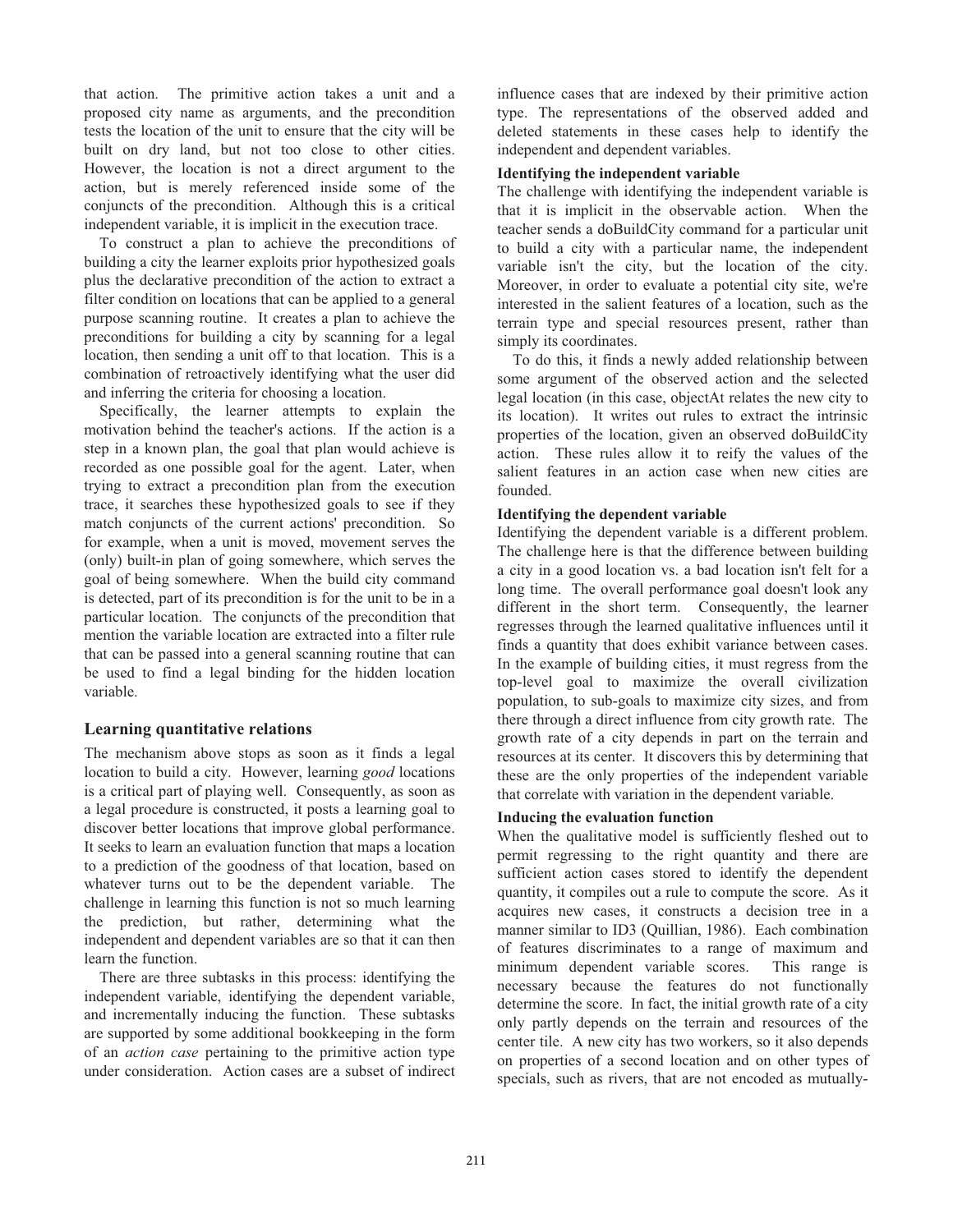exclusive attributes of a location. The predicted score for a location is simply the midpoint of the range.

This example of learning better city locations shows how decision policies can be learned by first empirically learning a qualitative model, then analytically reasoning about it to extract independent and dependent variables and then re-formulating the problem as a kind of functionapproximation.

## **Experimental Evaluation**

In order to show that a qualitative model can be rapidly learned by demonstration and that it has a beneficial effect on performance, we empirically evaluated the system under different learning and performance conditions. With only a single demonstration game, we wanted to measure the improvement due to learning qualitative relations alone, and the incremental benefit of learning a quantitative evaluation function for city siting. To do this, we needed a realistic performance metric.

Freeciv can be thought of as a race to achieve military and technological supremacy. An important part of this is the ability to grow a civilization as fast as possible, especially early in the game. Consequently, the performance goal selected for these experiments was to maximize the population of the civilization over the first 75 turns. After that, expansion has typically saturated the available land and different strategies must be adopted.

We created 10 different terrain maps by starting and saving games on the first turn. We factored out exploration by manually editing the saved games to reveal the entire map. Figure 3 shows the population growth for each of the ten terrain trials under three different conditions: the *legal player* with no learned knowledge of the game picks random legal actions, the *rational player*  with a learned qualitative model that allows it to select actions that address goals, and the rational player with *learned evaluation scoring* for placing cities in productive locations.

After one training trial, we can see that the learner has acquired enough of a qualitative model to significantly improve over random play ( $p < 5 \times 10^{-5}$ ). When it learns to evaluate possible city locations, the performance is better still ( $p < 3 \times 10^{-3}$ ). This begins to approach an average human player's performance. In order to exceed this performance, it would have to factor in travel cost to reach a location. It sometimes defers settling its first city in favor of moving halfway around the board to reach a marginally better location. It also does not currently learn to spend money to reduce production time. Reasoning about such tradeoffs will be part of our future work.



**Figure 3: Population growth** 

## **Related Work**

Previous work has shown learning by demonstration to be very effective for learning concrete procedures. For example, PLOW (Allen et al., 2007) uses spoken-language annotation of teacher actions to learn procedures for filling out web forms. Similarly, TellMe (Gil, Ratnakar and Fritz, 2011), uses controlled natural language to describe procedures interactively to a system. Our work focuses on learning conceptual knowledge from which the system itself derives procedures, and the system only asks users one type of question, otherwise using only observation for input.

Our type-level qualitative representations are inspired by Cycorp's use of type-level representations to provide concise axioms to support natural language processing and reasoning in the Cyc knowledge base.

There has been other research on learning qualitative models, e.g. Padé (Žabkar et al., 2011). Our focus here is on learning incrementally from demonstration. Suc & Bratko (1999) used qualitative representations to learn strategies that "clone" the behavior of expert operators solving continuous control problems (e.g. running a crane), in contrast to our domain which involves more discrete actions. Also, the influences in our Freeciv player are often conditioned on the activation of processes.

An alternative approach to learning qualitative models is used in QLAP, a program that uses Dynamic Bayesian Networks (DBNs) to learn high-level states and actions from continuous input (Mugan and Kuipers, 2012). QLAP is an unsupervised learner and relies on a different set of assumptions than we do. Continuous signals are discretized early into qualitative magnitudes so that it can use statistical inference to progressively introduce landmarks that refine the qualitative representation. It is